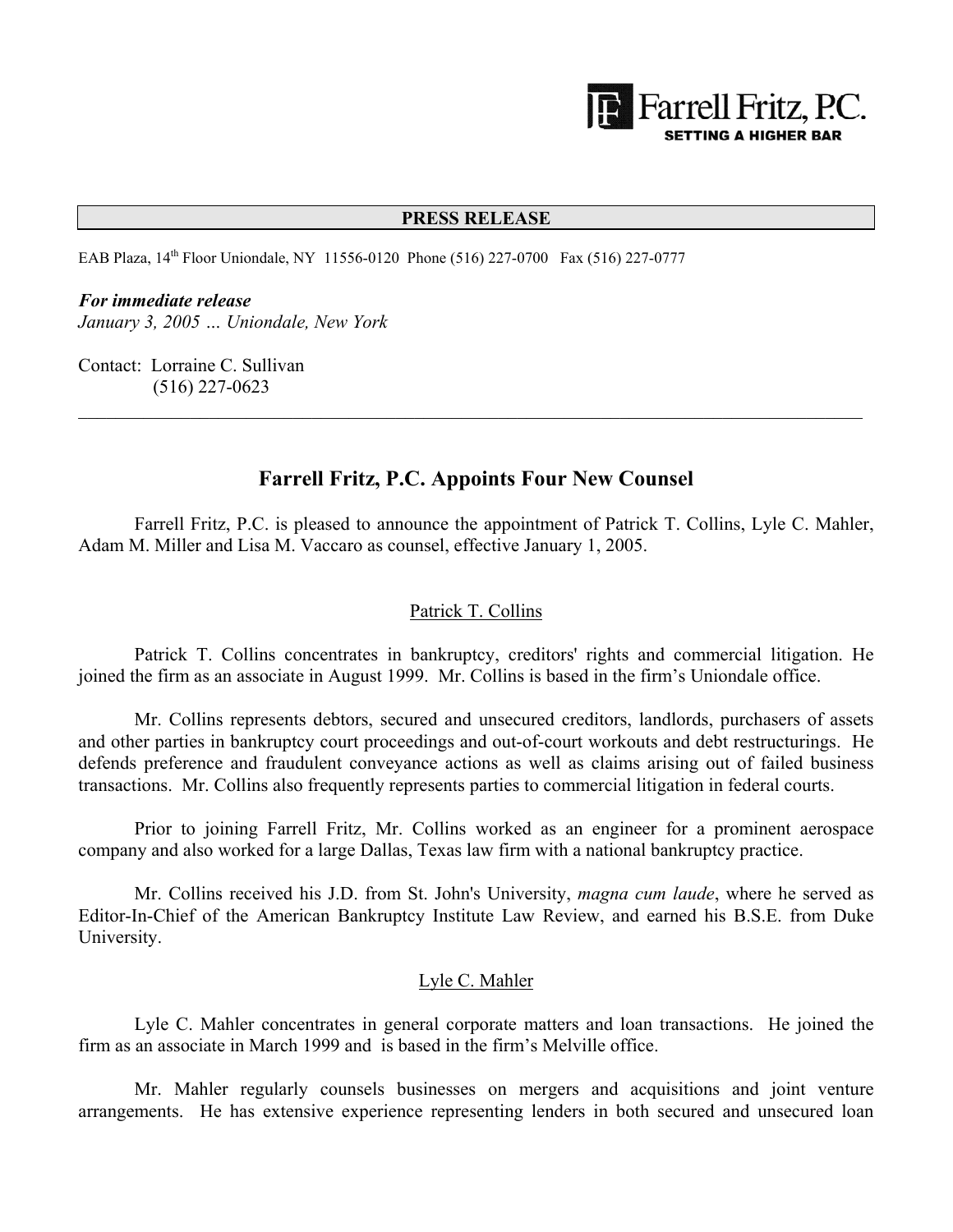transactions, including syndicated and asset-based loan facilities.

 Prior to joining Farrell Fritz, Mr. Mahler worked in the New York office of a prominent New England law firm.

 Mr. Mahler is a member of the American, New York State, and Nassau County Bar Associations. He received his J.D. from the Fordham University School of Law, where he served as an associate editor of Fordham's Intellectual Property, Media and Entertainment Law Journal. He earned his B.A., *cum laude,* from the State University of New York at Buffalo.

### Adam M. Miller

 Adam M. Miller concentrates in real estate transactions, leasing and finance. He joined the firm's Bridgehampton office as an associate in October 2002.

 Mr. Miller has significant experience in a wide range of complex real estate transactions both on the East End and in New York City. He has represented landlords and tenants, lenders and borrowers, purchasers and sellers, investors and developers, and brokers and principals in the acquisition, sale, leasing and financing of office buildings, retail complexes, shopping centers, and residential properties.

 Since joining the firm and relocating to East Hampton from New York City, Mr. Miller has immersed himself in the local community. As a result, he has been named general counsel to The Hamptons and North Fork Realtors Association (HANFRA). As of January 1, 2005, Adam has been appointed as the Zoning Board Attorney for the Town of East Hampton.

Prior to joining Farrell Fritz, Mr. Miller was affiliated with two large New York City law firms.

 Mr. Miller is a member of the New York State Bar Association and the Association of the Bar of the City of New York. He received his J.D. from Syracuse University College of Law, where he graduated with honors, and his B.S. from Skidmore College.

## Lisa M. Vaccaro

 Lisa M. Vaccaro concentrates in general corporate matters, with particular emphasis on corporate finance and secured lending. She joined the firm as an associate in June 1998 and is based in the firm's Melville office.

 Ms. Vaccaro counsels banks and businesses in various types of commercial lending transactions, including secured and unsecured commercial financings, leveraged acquisitions, term loans, revolving credits and syndicated facilities. She also has significant structured finance experience.

 Prior to joining Farrell Fritz, Ms. Vaccaro was affiliated with a prominent New York City law firm.

 Ms. Vaccaro is a member of the American Bar Association. She received her J.D. from Hofstra University School of Law, where she was Managing Editor of Hofstra's Property Law Journal, and also earned her B.A. from Hofstra University